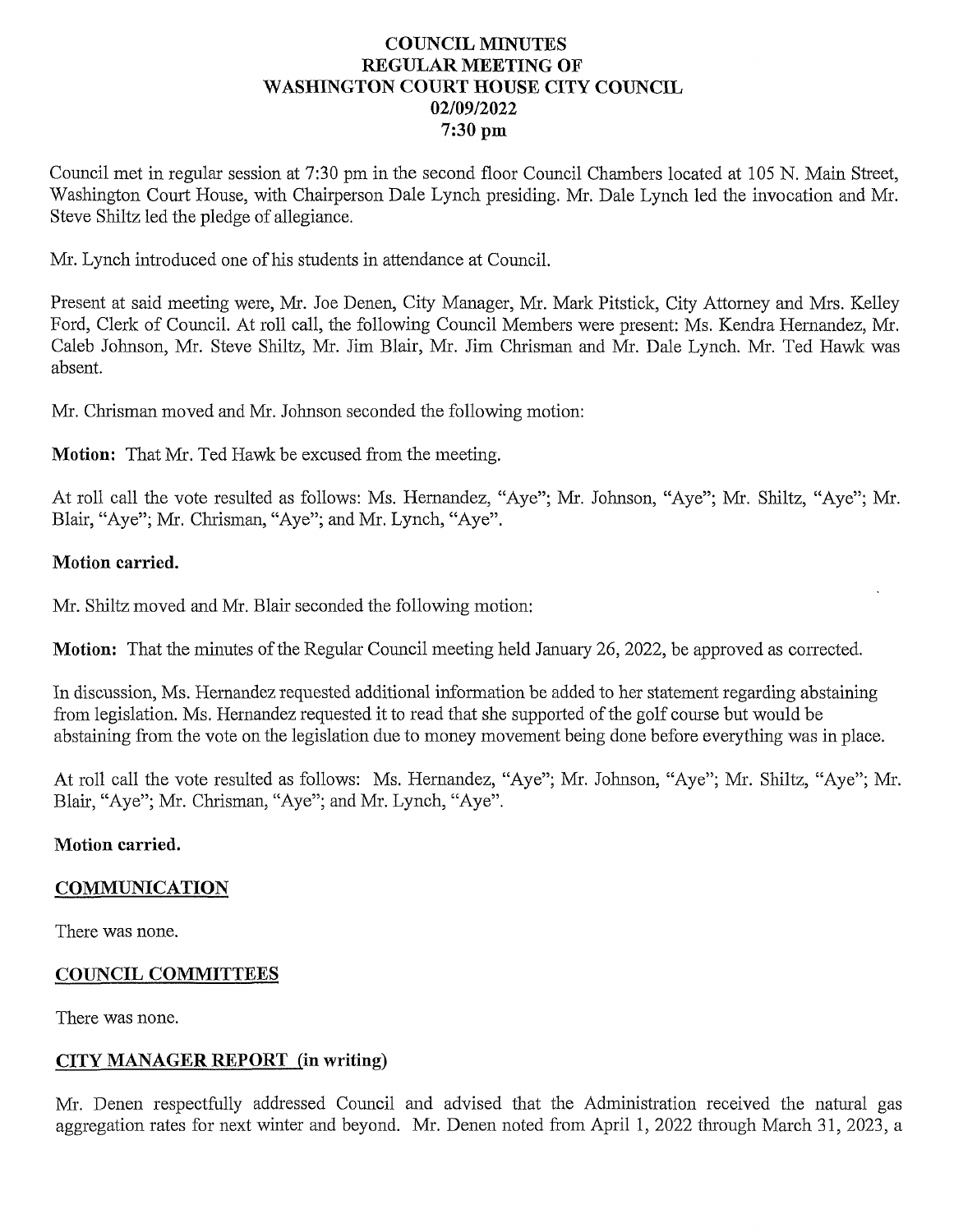fixed rate of \$0.548 and from April 2023, through October 2024, a fixed rate of \$0.474. Mr. Denen noted that a letter would be sent in the mail explaining the procedure and prices.

Mr. Denen reported that there would be a public hearing scheduled for March 23, 2022 regarding a rezoning on Andrick Drive.

Mr. Denen noted that Covid staffing issues was returning to normal capacity.

Mr. Denen reviewed new legislation.

#### DIRECTOR OF FINANCE

Director of Finance was absent.

#### CITYATTORNEY

City Attorney, Mr. Mark Pitstick respectfully addressed Council and stated that he wanted to publicly thank Attorney DanDrake.

#### LOCAL RESIDENTS AND TAX PAYERS

There was none.

# 1. LEGISLATION PREVIOUSLY INTRODUCED (in writing)

#### A. RESOLUTION NO. R2-2022 (second reading)

RESOLUTION AUTHORIZING JOSEPH J. DENEN, CITY MANAGER, OF THE CITY OF A RESOLUTION AUTHORIZING JOSEPH J. DENEN, CITY MANAGER, OF THE CITY OF WASHINGTON COURT HOUSE OR HIS DESIGNEE TO TRANSFER ONE HUNDRED TWENTY-WASHINGTON COURT HOUSE OR HIS DESIGNEE TO TRANSFER ONE HUNDRED TWENTY-<br>FIVE THOUSAND DOLLARS (\$125,000.00) TO THE COMMUNITY IMPROVEMENT FIVE THOUSAND DOLLARS (\$125,000.00) TO THE COMMUNITY IMPROVEMENT<br>CORPORATION OF WASHINGTON COURT HOUSE AND FAYETTE COUNTY FOR THE CORPORATION OF WASHINGTON COURT HOUSE AND INVERSED OF RECREATION AND ECONOMIC DEVELOPMENT.

Mr. Shiltz moved and Mr. Johnson seconded the following motion:

Motion: That Resolution No. R2-2022 be placed on second reading.

Mr. Johnson noted that he would like to see Section One of the legislation be amended to to be in agreement with the title of the legislation, concerning Economic Development.

Ms. Hernandez expressed her support, due to the progress made with the information that was inquired about earlier.

Mr. Johnson moved and Ms. Hernandez seconded the following motion:

Motion: That section one of the legislation be amended to read as the title of the legislation.

At roll call the vote resulted as follows: Ms. Hernandez, "Aye"; Mr. Johnson, "Aye"; Mr. Shiltz, "Aye"; Mr. Blair, "Aye"; Mr. Chrisman, "Aye"; and Mr. Lynch, "Aye".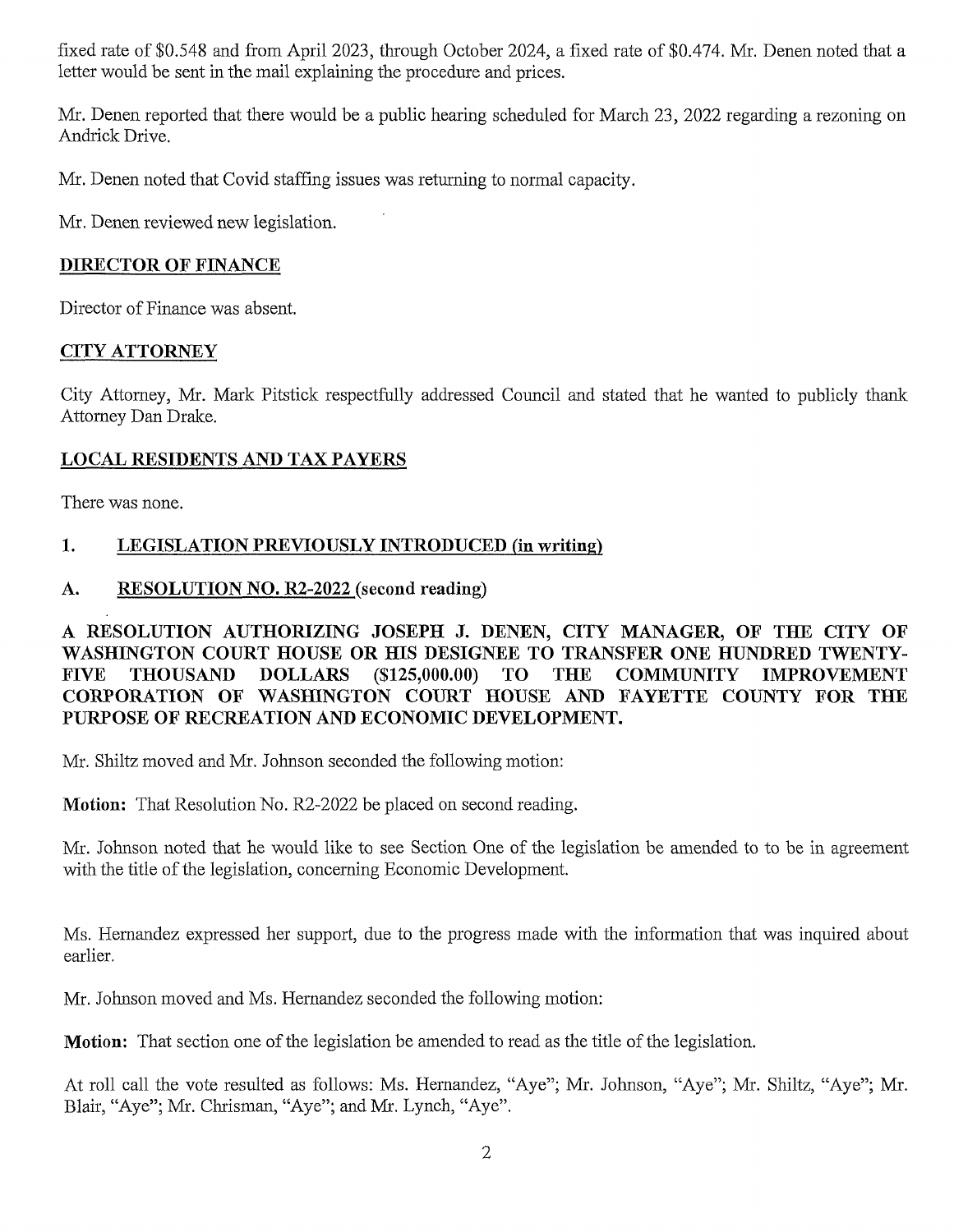#### Motion carried.

Mr. Lynch noted that there was a motion and a second on the floor on the Amended Resolution.

At roll call the vote resulted as follows: Ms. Hernandez, "Aye"; Mr. Johnson, "Aye"; Mr. Shiltz, "Aye"; Mr. Blair, "Aye"; Mr. Chrisman, "Aye"; and Mr. Lynch, "Aye".

#### Motion carried.

Mr. Shiltz moved and Mr. Johnson seconded the following motion:

Motion: That Amended Resolution No. R2-2022 be adopted.

At roll call the vote resulted as follows: Ms. Hernandez, "Aye"; Mr. Johnson, "Aye"; Mr. Shiltz, "Aye"; Mr. Blair, "Aye"; Mr. Chrisman, "Aye"; and Mr. Lynch, "Aye".

#### Motion carried

# 2. NEWLEGISLATION(in writing)

# A. RESOLUTION NO. R3-2022 (first reading)

# RESOLUTION AUTHORIZING JOSEPH J. DENEN, CITY MANAGER TO ENTER INTO A RESOLUTION AUTHORIZING JOSEPH J. DENEN, CITY MANAGER TO ENTER INTO A COOPERATIVE AGREEMENT WITH THE DIRECTOR OF TRANSPORTATION OF THE STATE COOPERATIVE AGREEMENT WITH THE DIRECTOR OF TRANSPORTATION OF THE STATE OF OHIO REFERENCING FAY-US62-13.17, PID NUMBER 106240 FOR URBAN PAVING.

Mr. Shiltz moved and Mr. Johnson seconded the following motion:

Motion: That Resolution No. R3-2022 be placed on first reading.

At roll call the vote resulted as follows: Ms. Hernandez, "Aye"; Mr. Johnson, "Aye"; Mr. Shiltz, "Aye"; Mr. Blair, "Aye"; Mr. Chrisman, "Aye"; and Mr. Lynch, "Aye".

#### Motion carried

# MISCELLANEOUS

Ms. Hernandez wished everyone a Happy Valentine's Day and encouraged citizens to shop local.

Mr. Chrisman stated that he was glad to see warmer weather.

Mr. Johnson expressed his appreciation of everyone in attendance.

Mr. Johnson expressed his appreciation of the local restaurants, specifically, Super Sport Pizza, Capuana's and Long John Silvers for donating several meals to essential workers during the inclement weather.

Mr. Blair had no comment.

Mr. Shiltz expressed his appreciation of the Human Resource Department who had worked alongside Council regarding the replacement of the Finance Director.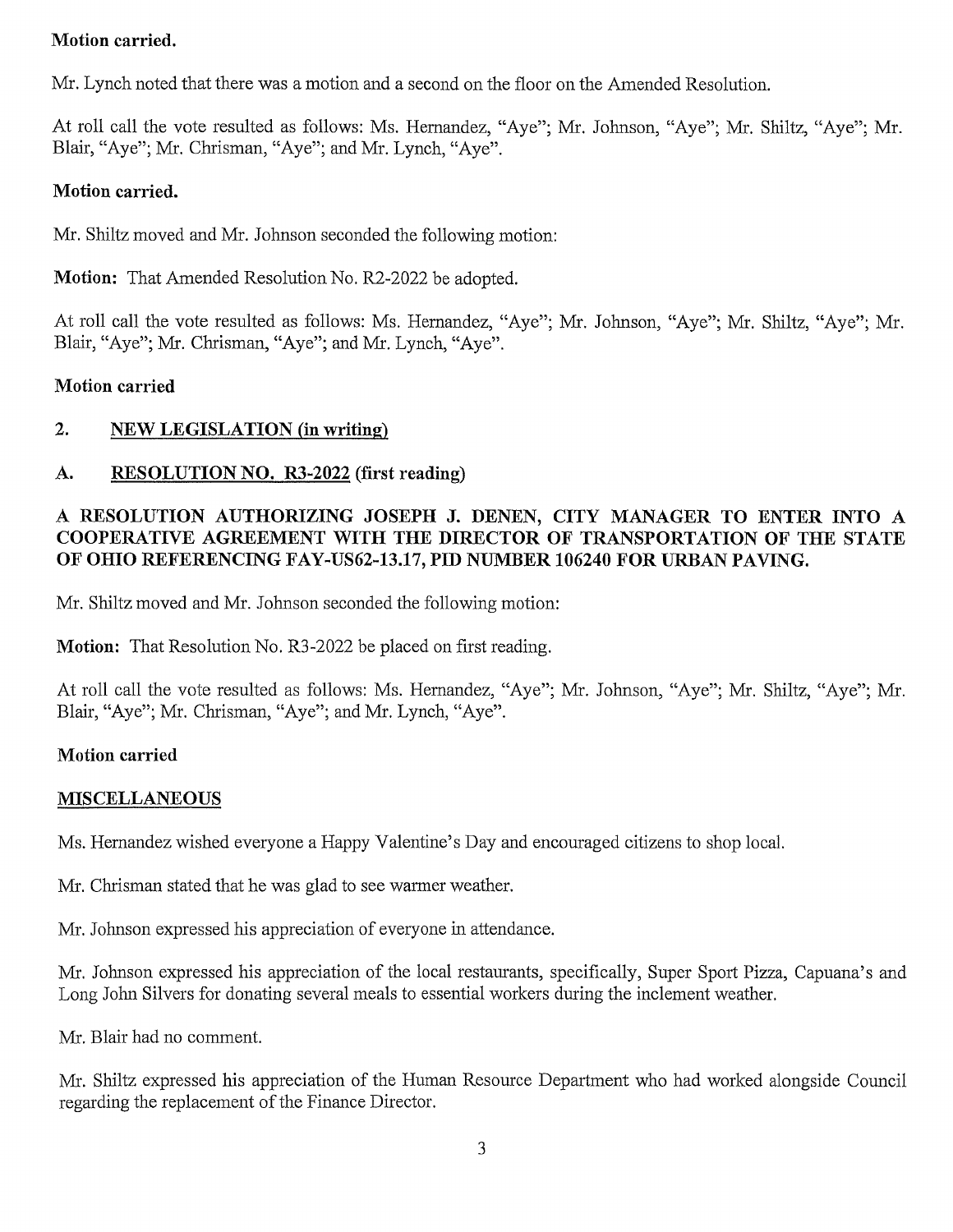Mr. Shiltz thanked the city workers who had worked in frigid cold temperatures.

Mr. Lynch expressed his appreciation to see former Council Member and Police Sergeant Mr. Steve Jennings.

Mr. Lynch reminded Council of the Council Work Session scheduled for March 3, 2022 at 5:00 pm to be held in the downstairs conference room.

#### E. Adjournment

Mr. Shiltz moved and Mr. Johnson seconded the following motion:

Motion: That the Regular Meeting be adjourned.

At roll call the vote resulted as follows: Ms. Hernandez, "Aye"; Mr. Johnson, "Aye"; Mr. Shiltz, "Aye"; Mr. Blair, "Aye"; Mr. Chrisman, "Aye"; and Mr. Lynch, "Aye".

Motion carried. Regular Meeting adjourned at 7:57 pm.

CHAIRPERSON OF COUNCIL